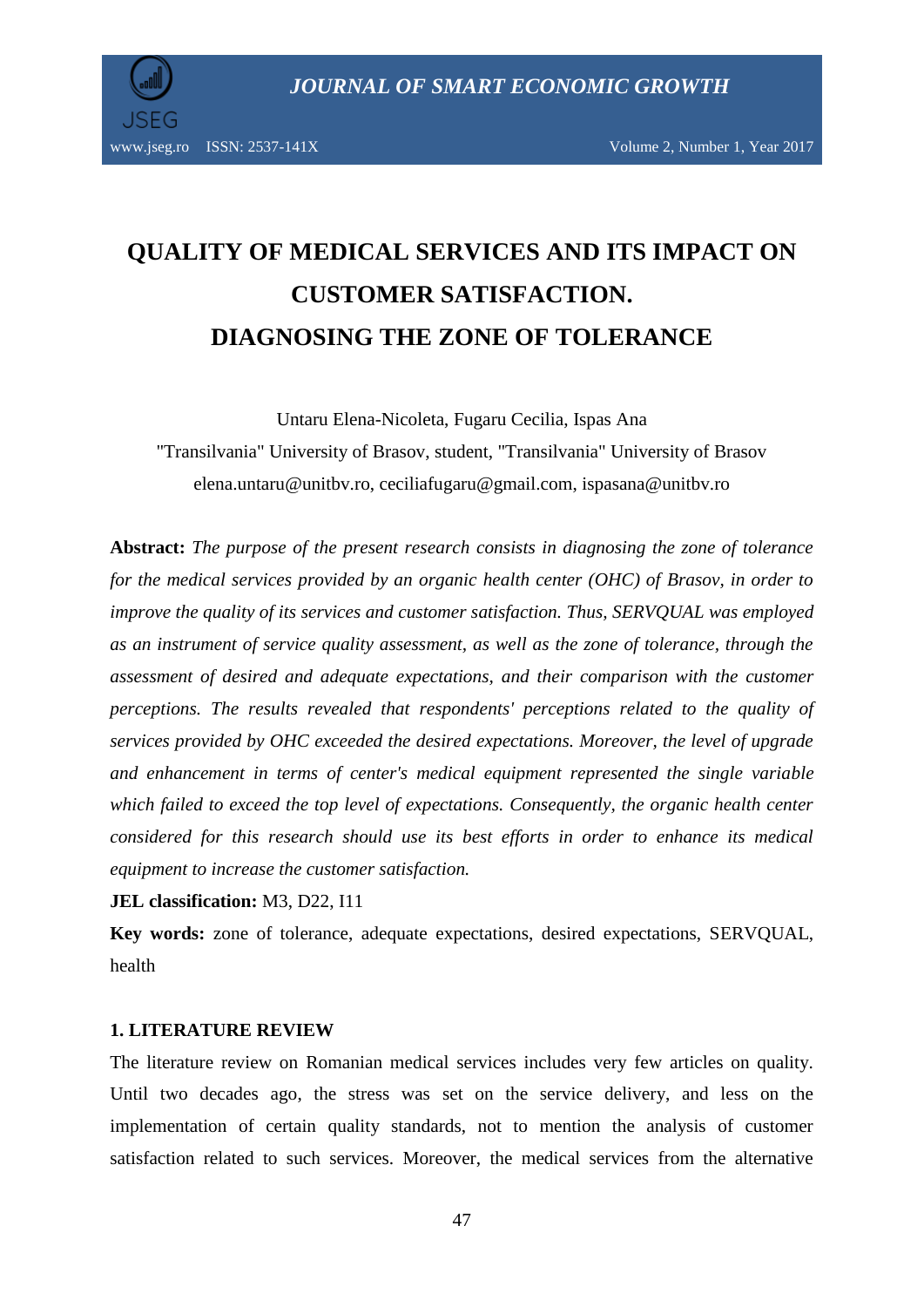

medicine come in contrast with those from the allopathic medicine, the first being preferred by part of the population for certain reasons that are related to the type of therapies and results. Consequently, we find important and useful to analyze the quality of medical services from the alternative medicine sector and also to determine the potential differences in terms of quality between the alternative medicine and the allopathic one. Additionally, the topic of this paper was chosen based on the fact that a large number of alternative medicine practices occurred on the Romanian market over the past few years.

The quality of services became an important research object, as the share of services field represents the majority within the economical structure of developed countries. Beside this macroeconomic aspect, the quality of services represents an important item of analysis from a microeconomic perspective as well. Thus, the quality of services has a significant impact on profit, cost and market share for any service provider (Devlin and Dong, 1994).

The concept of service quality represents a valuable attitude or judgement (Olshavsky, 1985). Also, understanding the service quality as opposed to satisfaction carries a psychological load as well. While satisfaction is strictly related to a single transaction (purchase and consumption for a service), the quality represents the link between this transient event and the already existing expectations related to the quality of a service (Oliver, 1981).

The quality of services involves consumers' expectations and perceptions in respect of the satisfaction provided by the consumption of a service. Thus, a large number of papers point out the idea that service quality, as perceived by consumers, originates in the comparison between what they believe that service providers should offer them (i.e. their expectations) and their perceptions related to the performance of such service providers (Parasuraman et al., 1994).

### **1.1 SERVQUAL as a measuring instrument for medical services**

During the last decades, services marketing researchers developed 19 service quality instruments (Ramez, 2012). Among these instruments, the one that lasted over time and it is used the most in practice is "SERVQUAL". Thus, the SERVQUAL instrument was developed and improved in several successive phases (1985, 1988, 1991, 1993, 1994) through the efforts of a group of three researchers: Parasuraman, Zeithaml and Berry. The instrument that has been developed by the three researchers (Parasuraman et al., 1985) was based on the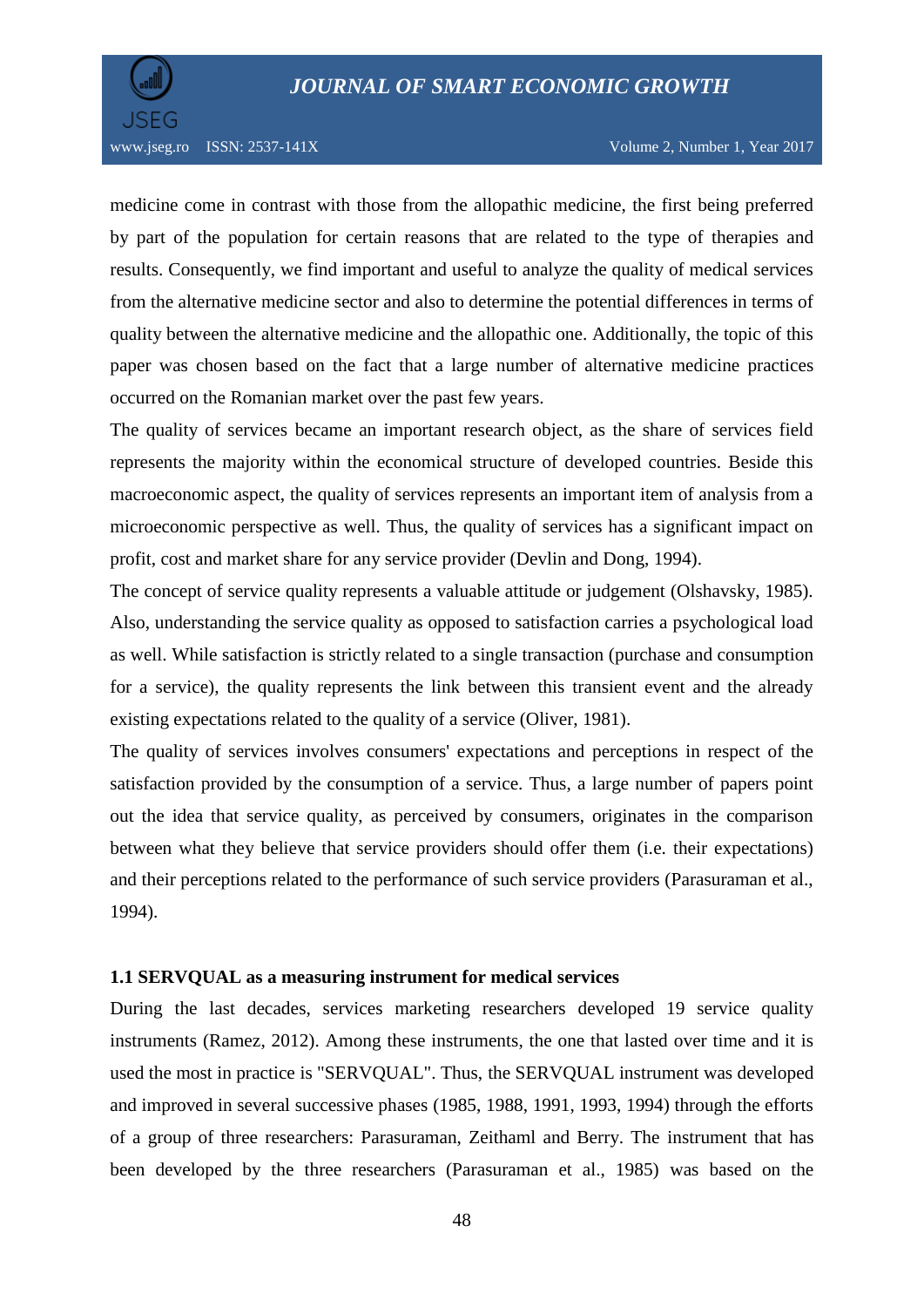

www.jseg.ro ISSN: 2537-141X Volume 2, Number 1, Year 2017

interpretation of data following an extensive research, carried out with methods such as indepth interviews and focus groups. These methods were further applied in four fields of activity which were significant for the service industry on the American market at that time. This instrument identifies four gaps (Mauri et al., 2013) related to the service delivery, that may affect the way the consumer perceives such service (Kulašin and Fortuny-Santos, 2005). These gaps are: (1) the difference between consumer's expectations and the perception of service provider management of such expectations; (2) the difference between service design and standards from consumers' perspective and provider's perceptions of consumer expectations; (3) the difference between service delivery and service design and standards from consumers' perspective; (4) the difference between service delivery and external communications. The SERVQUAL instrument, which was developed by Parasuraman, Zeithaml and Berry (1985), postulates that such gaps may determine the occurrence of a fifth gap, respectively between customer expectations related to a service and the quality perceived by that customer (Mauri et al., 2013). In fact, this fifth gap represents the service quality.

Parasuraman et al. (1985) have identified 10 dimensions that contribute to the formation of consumer expectations and perceptions in respect of a certain service. Further, the ten dimensions were reduced to five in the improved version of the study published in 1988 (Parasuraman et al., 1988). The five dimensions are the tangibles, reliability, responsiveness, assurance and empathy. The tangibles refer to the sum of factors representing the physical evidence used to prove the service's physical existence (Bădulescu, 2008, p. 59), respectively physical facilities, equipment and personnel. Reliability involves company's ability to perform the service accurately as compared to the promised performance. Responsiveness describes service provider's willingness to help customers and promptly provide the service. Assurance refers to the competence and respect of service provider's employees, as well as to the ability to convey confidence to customers. Empathy means the company's capacity to provide individualized care to each and every customer.

The instrument described by Parasuraman et al. (1988) was subsequently improved (Parasuraman et al., 1993) through the clarification of elements related to consumer expectations. The authors developed two levels of expectations, namely desired services and adequate services.

49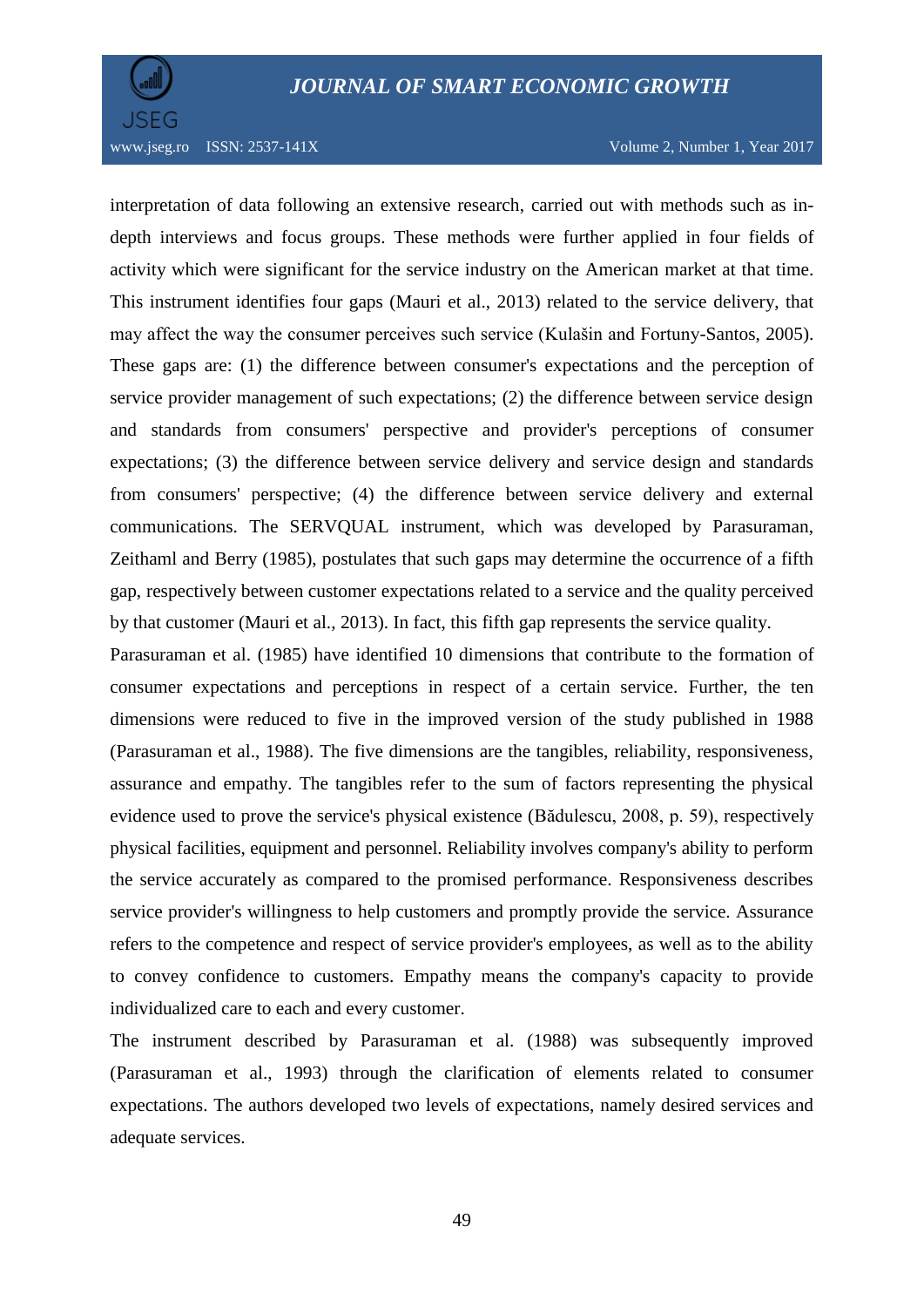

The SERVQUAL instrument may contribute to the improvement of a service provider's activity because the continuous evaluation of its services' quality provides an overview of performance over time and also valuable information that would improve its services' quality (Wisniewski, 2001). Moreover, the SERVQUAL instrument enjoys high popularity among both researchers and practitioners.

# **1.2. The Zone of Tolerance**

The SERVQUAL instrument improvement (Parasuraman et al., 1993) was determined by the conceptual critics related to the definition of service quality considering the difference between expectations and perception (Mauri et al., 2013). Therefore, Parasuraman et al. (1994) developed an improved version of the SERVQUAL instrument, when they clarified this issue by redefining a concept that was used in the version of 1993 (Parasuraman et al., 1993) of their research, namely the zone of tolerance (ZOT).

The zone of tolerance is defined as the difference between desired service quality and the level of service quality considered adequate (Parasuraman et al., 1993). The desired quality refers to the level of service quality that a consumer hopes to receive, while the adequate level refers to the service quality that a consumer is willing to accept. The consumer is satisfied with the service as long as his/her perception of service quality falls within the zone of tolerance (Parasuraman et al., 1993).

The main utility of the concept of zone of tolerance is given by its capacity to diagnose accurately the insufficient performance of a service. A level of perception falling under the zone of tolerance leads to consumer's lack of satisfaction. Moreover, from the perspective of a service provider, the fall within the zone of tolerance represents just the preservation of its competitive position. Ensuring a quality level above the zone of tolerance (leading to delighted consumers) allows the company to develop a long-term competitive advantage on that market.

Other research (Zeithaml și Bitner, 2003) showed that the extension of the zone of tolerance was directly proportional to the likeliness of customer satisfaction. In addition, the zone of tolerance is narrower in case of those attributes of the service that consumer considers more important.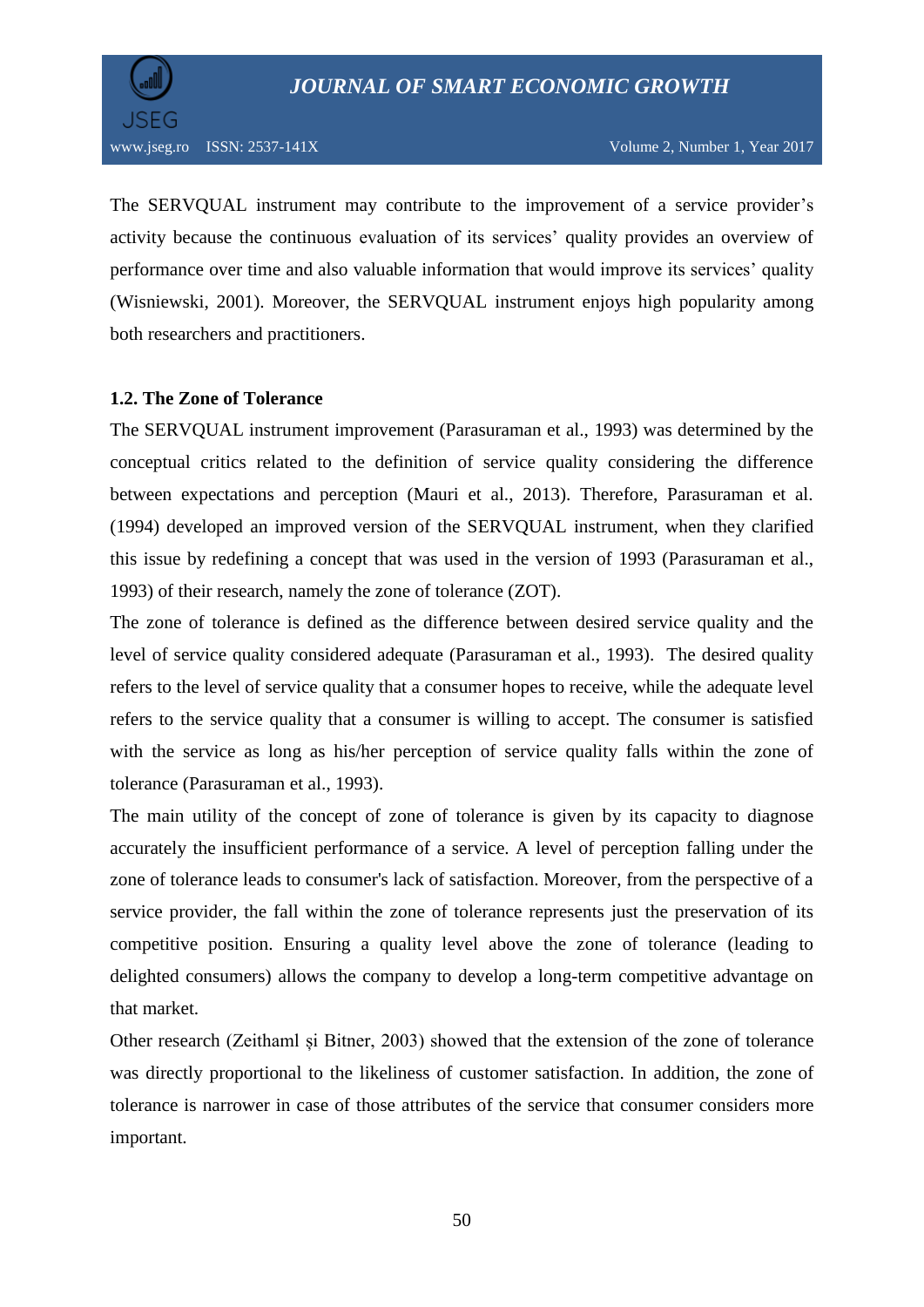

# **1.3 Quality in the Field of Health Care Services**

The health care turned from a public good into a service sector, as the productivity in the pharmaceutical industry raised and the competition in the medical research field intensified. Today, health care services, either in the in-hospital environment, or in that of medical clinics, face an important offer increase. Consequently, the companies providing such services will be constantly preoccupied to measure the quality of services provided to the consumers.

From the perspective of companies providing health care services, the buyer is not a "patient" anymore, but he/she turns into a service consumer. Thus, the patient chooses a health care services provider based on the same values he/she uses in case of other services, such as effectiveness, comfort, responsiveness, respect, communication etc. (Chakraborty and Majumdar, 2011).

The measurement of the medical service quality is of recent date. Thus, considerably research in this field has employed the SERVQUAL instrument. These papers can be divided in two categories. The first category includes the expansion of SERVQUAL instrument by countries, depending on their level of development, while the second one considers the type of health care service which the instrument is used for. Also, the main novelty brought by the application of SERVQUAL instrument in case of medical services is the change of the number of dimensions.

One of the very first studies related to the application of SERVQUAL instrument in case of medical services is the one published by Babakus and Mangold (1992). It is important to underline the fact that the main conclusions of this study were not changed by subsequent research works. The first conclusion of the study is that the method is applicable for the medical field, although certain changes of the questionnaire were necessary in order to clarify the content of questions. Secondly, the application of SERVQUAL instrument provided the hospital with a method of measuring the functional quality of the medical service. Nevertheless, the study highlights that, for a company which provides medical services, there is no functional quality without technical quality (the functional quality refers to employees' appearance, attitude and behavior in their relationship with consumers; technical quality refers to systems and infrastructure necessary to provide services). Thirdly, applying the SERVQUAL instrument to measure services quality allows medical personnel to better understand the way in which the patient forms his/her satisfaction (Babakus and Mangold,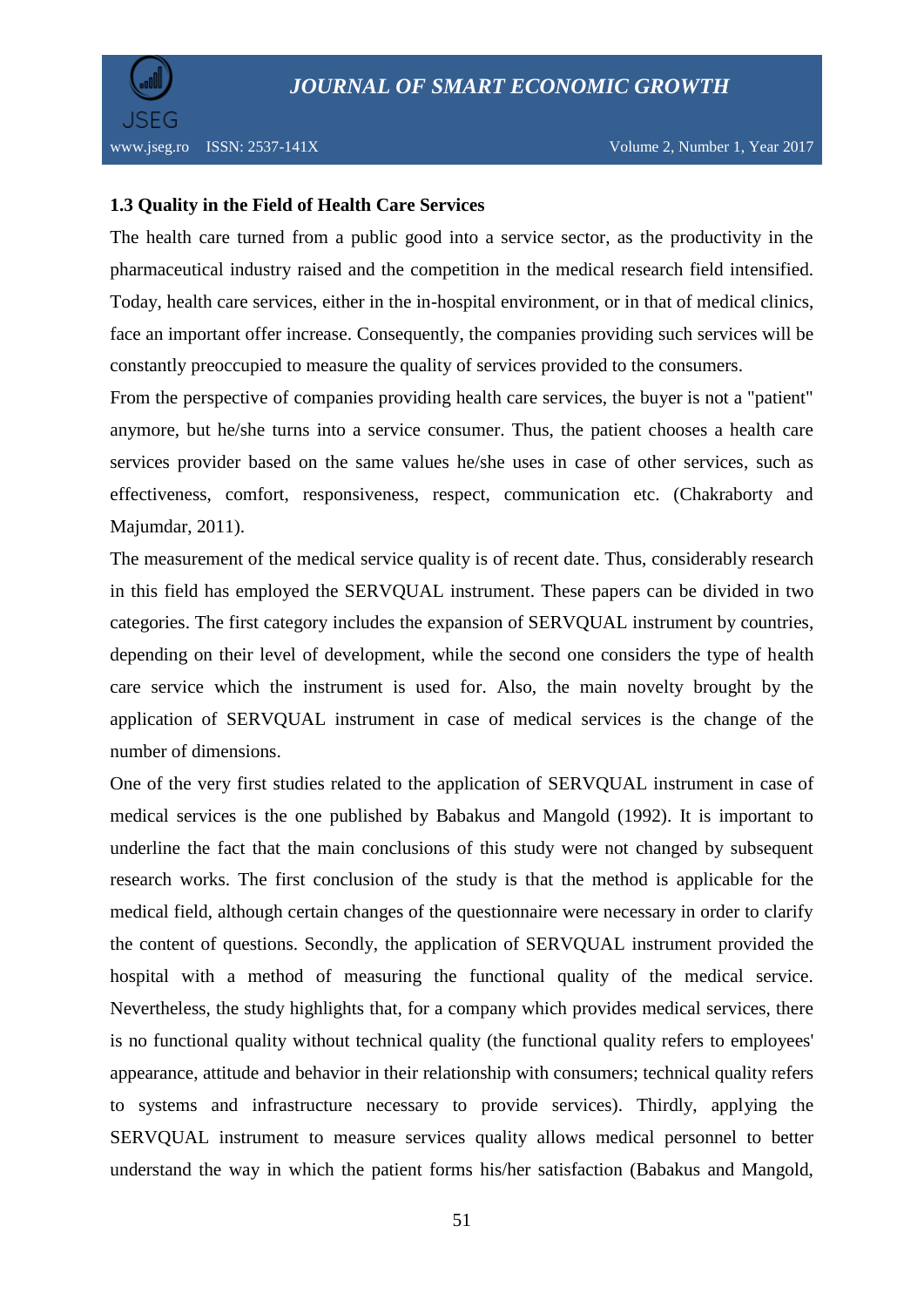

1992). Patient satisfaction is important in order to keep him/her loyal, it affects the way he/she adheres to the prescribed medical treatment and, finally, the patient's healing process (Peprah and Atarah, 2014).

The SERVQUAL instrument was used for the first time in the developed countries in order to measure the quality of the medical services. For example, a research (Ramez, 2012) for a very narrow niche of the medical services was carried out within a medical clinic from Scotland which was providing colonoscopy services. The results revealed that there was a service quality deficiency in terms of reliability. Also, the SERVQUAL instrument was employed in case of developing countries with a fast economic growth. For instance, in case of patients of South Korea, whose perception about medical services was under study in 2005, the most important dimension was the medical personnel's attitude (Ramez, 2012).

In Romania, although the SERVQUAL instrument was applied to measure the service quality in other fields, so far there is not yet any study on patients' satisfaction in the case of medical services.

# **1.4 The Medical Assistance Services Worldwide and in Romania. Performance Indicators**

"The primary care is the central element of a public health system." (Mărginean, 2014). The primary care consists of family physicians that perform their activities within public, private or alternative medicine practices.

The assessment of medical system is based on certain performance indicators that consider three main directions: medical service quality, assuring the access of the population to the medical system services, and effectiveness in using financial, material and human resources (Stanciu, 2013).

In Europe, as the annual reports of Health Consumer Powerhouse [\(www.healthpowerhouse.com\)](http://www.healthpowerhouse.com/) show, as the differences between the health systems from one country to another are noticeably high, the quality levels of medical services are, consequently, various. Thus, Health Consumer Powerhouse used 42 indicators related to five domains: patient rights and their information, medical services' accessibility, outcomes, system's preventive orientation and access to medication. These 42 indicators are assessed every year for 35 states (i.e. the states of the European Union and seven states that are not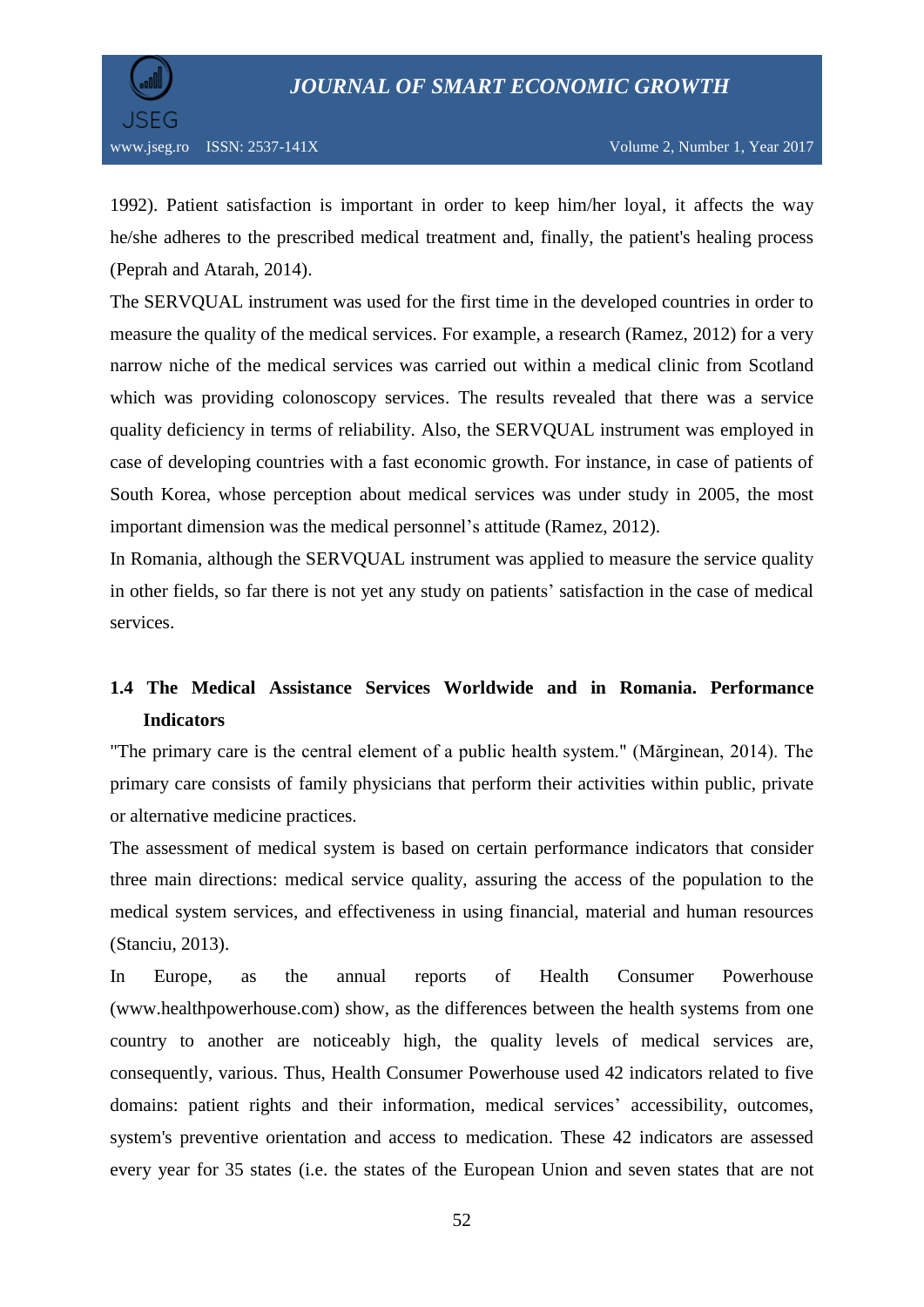

members of the European Union). According to figure 1, in the classification for 2015, Romania was ranked 32th out of 35 in terms of European health consumer index (EHCI).





#### **Figure 1. European Health Consumer Index for 2015**

*(Source: adaptation after Health Consumer Powerhouse - Euro Health Consumer Index - Report 2015, Stockholm, 2016, page 24)*

The performance is measured not only at the level of the public health system, but also at the basic level, respectively the primary care. The primary care targets a wide public, with different needs. Therefore, the measurement indicators differ from those that are used for hospitals, where specific indicators for each medical specialty are taken into consideration. In Europe, the tool that is used to measure the primary care performance is the European Practice Assessment (EPA), which is created by the European Society for Quality and Safety in Family Practice (EquIP) [\(www.equip.dudal.com\)](http://www.equip.dudal.com/).

EPA represents a system of internal assessment of quality and consists of a set of five selfadministered questionnaires intended for both medical staff and patients. After selfassessment, an external assessor appointed by the accreditation bodies performs an interview with the practice manager in order to check the self-assessment conformity. So far, in Romania there are more than 80 family medical practices that are accredited according to EPA (Mărginean, 2012).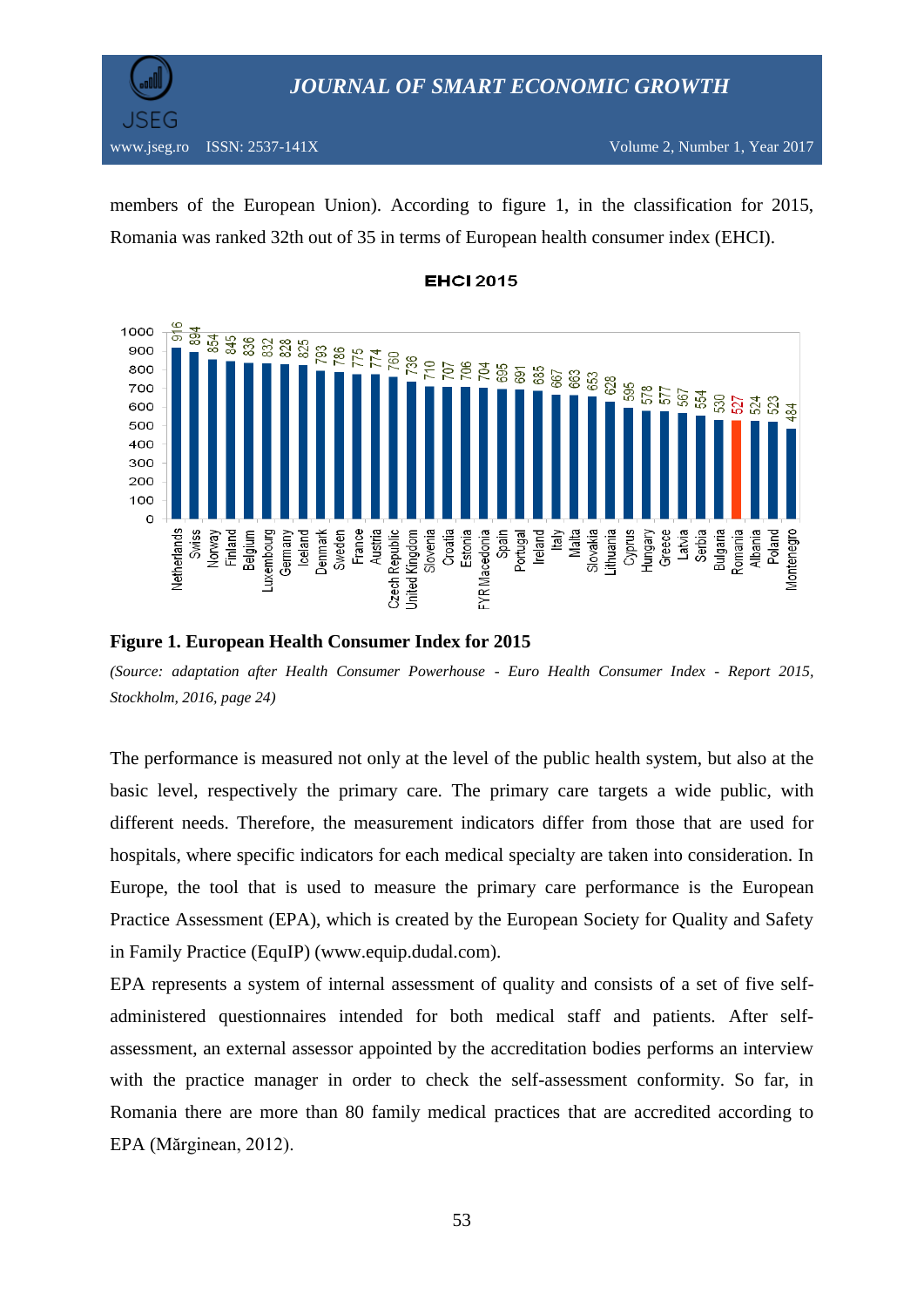

Considering its continuous development, the medical service performance needs to be measured within the private medical system as well. EPA tool can be easily extrapolated to the primary care in the private sector, both for allopathic medicine practices and for those of alternative medicine. Under these circumstances, we consider that the same performance criteria should be also applied in the case of OHC, by using the 5 EPA dimensions.

# **2. RESEARCH METHODOLOGY**

The aim of the present research is to measure the quality of the services that are provided by OHC of Brasov, as well as to diagnose the zone of tolerance. Thus, the research objectives were:

- To identify the variables that are relevant for the assessment of the quality of medical services provided by the OHC;
- To determine the level of customer satisfaction with the medical services provided by the OHC;
- To create a measurement tool that can be applied for the assessment of the quality of medical services.

The population took into consideration in this research represents the OHC customers of Brasov. We used the database of OHC of Brasov which includes o total of 5,386 individuals. In order to form the sample, the consumers were identified with an email account so that they can be contacted. 2,800 consumers identified in this way were sent an email and asked to answer the questions in an online questionnaire by accessing a link. Only 164 of them responded to the invitation to fill in the questionnaire. Among them, only 108 questionnaires were complete, representing a response rate of 2%, which were afterwards used for data analysis. The questionnaires were filled in during March 2016.

The questionnaire was developed using the model of Nadiri and Hussain (2005) for diagnosing the zone of tolerance for the services of a hotel. Regarding respondents' expectations, the two scales of measurement for each attribute allow both the assessment of the minimum level accepted by the customer for the service under study and the measurement of the optimum level of the service expected by the customer. Considering respondents' perceptions, a single measure scale was used for every attribute, respectively the one that measures the respondent's perception about the experience he/she had with the OHC services.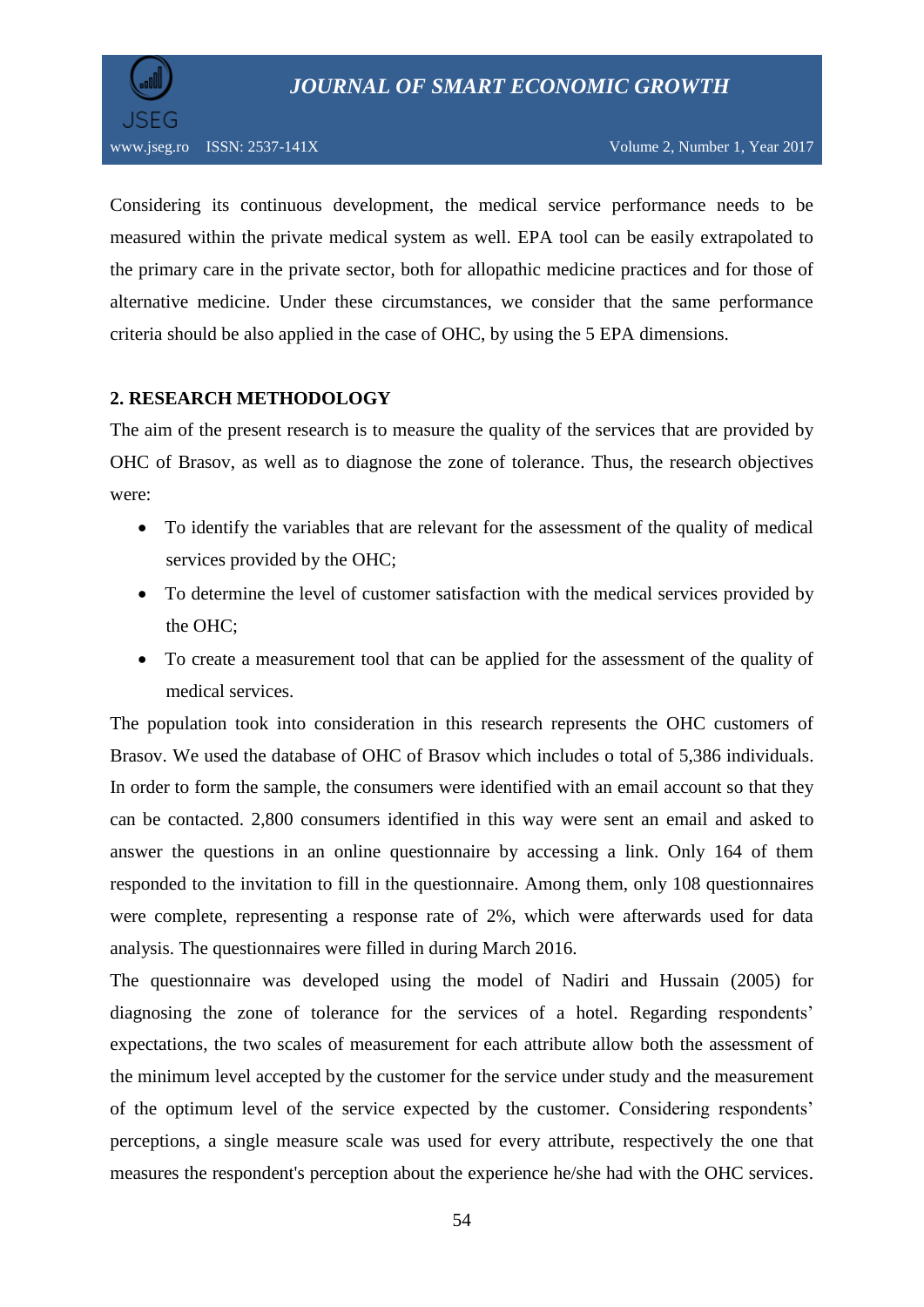

We shall mention that, within the research, it was used the five-point Likert scale (from 1 for "entirely agree" to 5 for "entirely disagree").

The questionnaire was tested on a pilot sample of 10 patients of the OHC during the last week of the month of January 2016. Following this test, all respondent remarks were related to the unpleasant repetitiveness of the 22 questions. Hence, the questionnaire was reorganized on a single page, using the Chiu's model (2013). Thus, the questionnaire was divided in three columns, one for each series of assertions. Also, the questionnaire was drawn up based on the SERVQUAL instrument, including the items related to the customer expectations and perceptions about the medical services of OHC. The questionnaire included 22 items related to the quality of the medical services provided by OHC, a question for measuring the general customer satisfaction and 6 identification questions. The SERVQUAL items were grouped in the five categories: tangibility, reliability, responsiveness, assurance and empathy, according to the model developed by Parasuraman et al. (1988):

1. Tangibility

- The staff has an appropriate appearance
- The staff is highly trained
- The materials provided for information are easy to understand
- The medical equipment is modern
- 2. Reliability
	- The customer is informed in advance by the nurse about the date of the appointment
	- The physician abide by the appointments
	- There is confidence that the physician solves the customers' problems
	- The physician offers clear and accurate information about the services
	- The cost for the visit is the one included in the price list

## 3. Responsiveness

- The staff proves willingness to help the customers
- The staff gives answers to all customers' questions
- The staff responds promptly to the customers' requests
- The staff settles customers' problems promptly

## 4. Assurance

- The staff inspires confidence to customers
- All customers' personal data and files are confidential
- The customers trust in the accuracy of the medical consultation
- The staff proves competence in using the technology
- 5. Empathy
	- The staff provides customers with individualized care
	- The staff provides customers with various options in solving the problems
	- The communication with the physician is easy to understand by customers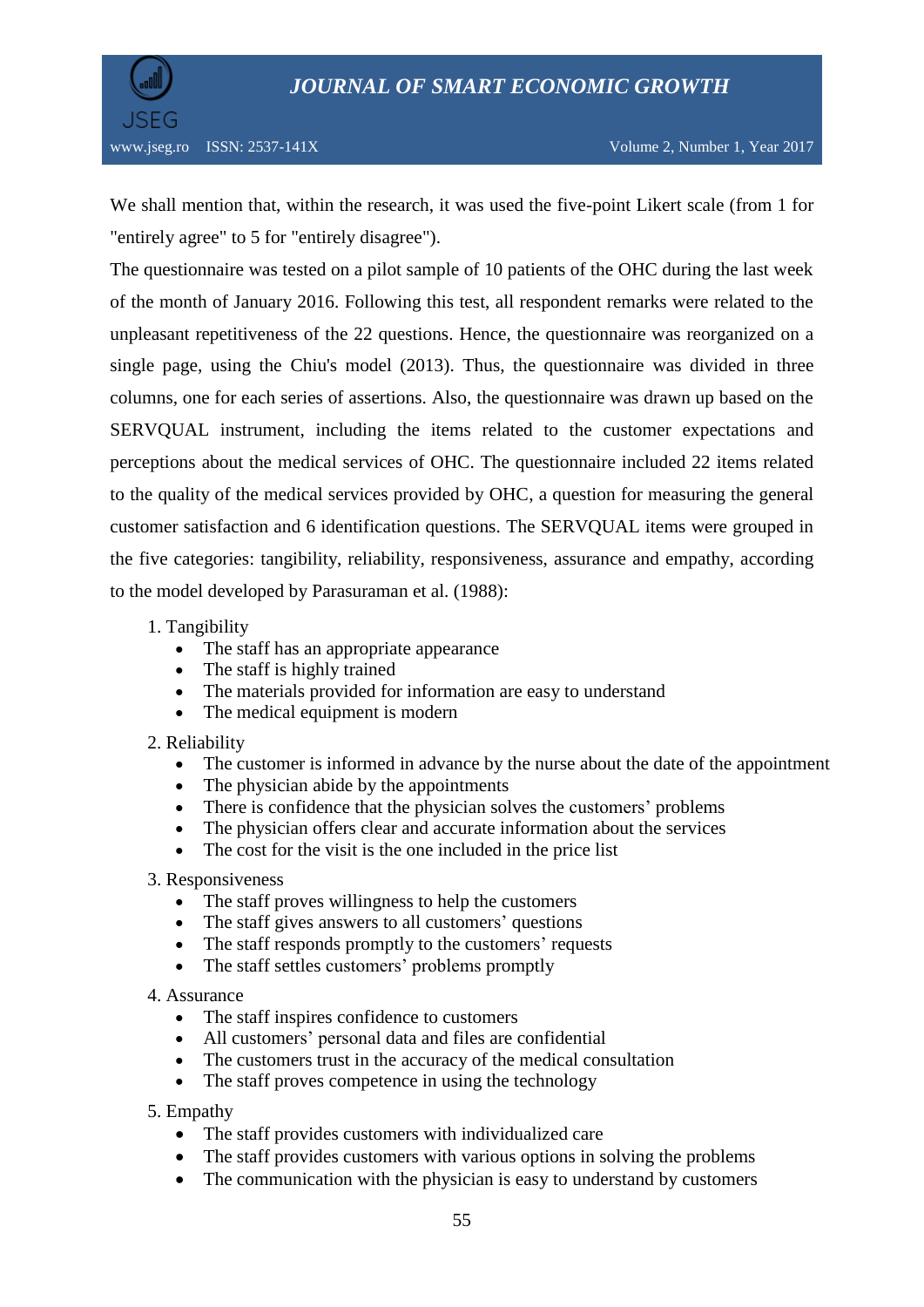

**JSEG** 

- The physician understands the customers' specific problems
- The physician treats the patient's problems adequately

Data were analyzed using the SPSS 20 software package. First, the adequate and desired expectations for each attribute and also perceptions were measured. Second, the means of respondents' expectations and perceptions were calculated. The differences between the mean values of perceptions and desired expectations were calculated, resulting in a measure of service superiority (MSS). Further, the differences between the mean values of perceptions and adequate expectations were calculated, resulting in a measure of service adequacy (MSA) (Nadiri and Hussain, 2005). The differences between the mean values of desired and adequate expectations were further calculated, resulting in the zone of tolerance (ZOT). Finally, the gaps between the mean value of perceptions and adequate expectations, on one hand, and those between the mean value of perceptions and desired expectations, on the other hand were measured (Table 2). The method used by Nadiri and Hussain (2005) was adapted to this research, resulting in the "MEDICALZOT" instrument, which includes specific attributes that assess medical service quality.

#### **2.1 Profile of Respondents**

The socio-demographical structure of the respondents who were included in the sample is presented in detail in Table 1:

|               |                     | Frequency $(F)$ | Percentage $(\% )$ |
|---------------|---------------------|-----------------|--------------------|
| Gender        |                     |                 |                    |
|               | Male                | 48              | 44.4               |
|               | Female              | 60              | 55.6               |
|               | Total               | 108             | 100.0              |
| Age           |                     |                 |                    |
|               | $18 - 25$           | 16              | 14.8               |
|               | $26 - 35$           | 20              | 18.5               |
|               | $36 - 45$           | 27              | 25.0               |
|               | $46 - 55$           | 24              | 22.2               |
|               | $56 - 65$           | 9               | 8.3                |
|               | Over 65             | 12              | 11.1               |
|               | Total               | 108             | 100.0              |
| <b>Income</b> |                     |                 |                    |
|               | Less than 1,000 RON | 18              | 16.7               |
|               | 1,001 - 1,500 RON   | 36              | 33.3               |
|               | 1,501 - 2,000 RON   | 27              | 25.0               |
|               |                     |                 |                    |

#### **Table 1. Sample's demographical structure (N=108)**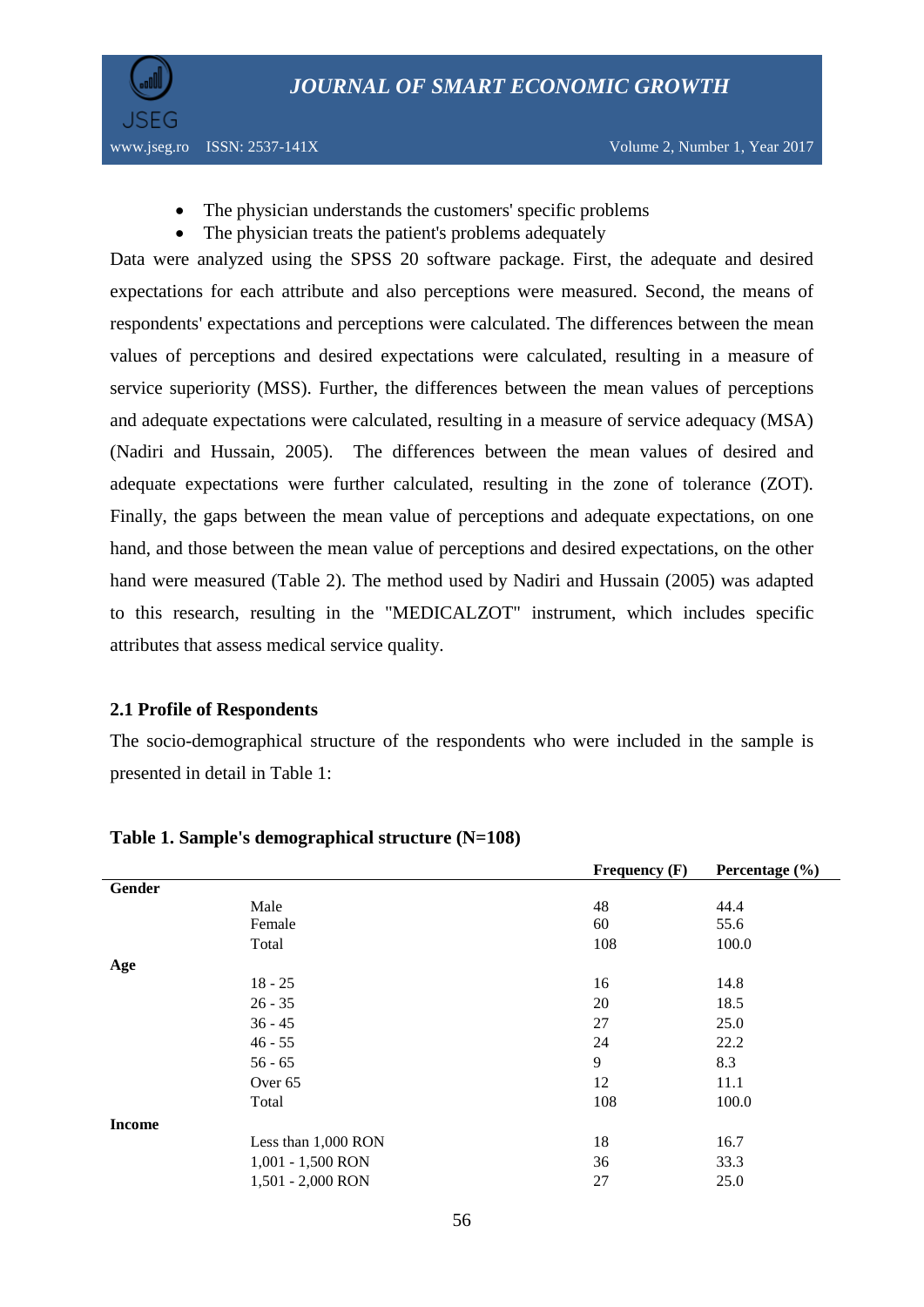| www.jseg.ro       | ISSN: 2537-141X                                           | Volume 2, Number 1, Year 2017 |       |  |
|-------------------|-----------------------------------------------------------|-------------------------------|-------|--|
|                   |                                                           |                               |       |  |
|                   | 2,001 - 2,500 RON                                         | 21                            | 19.4  |  |
|                   | Over 2,501 RON                                            | 6                             | 5.6   |  |
|                   | Total                                                     | 108                           | 100.0 |  |
| <b>Employment</b> |                                                           |                               |       |  |
|                   | Student                                                   | 20                            | 18.5  |  |
|                   | Employee                                                  | 48                            | 44.4  |  |
|                   | Freelancer                                                | 18                            | 16.7  |  |
|                   | Retiree                                                   | 22                            | 20.4  |  |
|                   | Total                                                     | 108                           | 100.0 |  |
| <b>Education</b>  | High<br>School/Vocational School/Post-Secondary<br>School | 42                            | 38.9  |  |
|                   | <b>Higher Education</b>                                   | 66                            | 61.1  |  |
|                   | Total                                                     | 108                           | 100.0 |  |

According to Table 1, 61% out of the respondents are highly educated and over 77% out of the respondents earned an income between 1001 and 2500 RON. The most common age is between 36 and 55 years old (over 47% of the respondents), and more than 55% of the respondents are women.

# **3. RESULTS**

The analysis of adequate expectations towards the medical services provided by the OHC shows that respondents give a similar importance to the five dimensions. The means of dimensions being considered vary between 3.34 and 3.63, on a scale of 1 to 5 (Figure 2). In the same time, the analysis of each attribute revealed that the highest expectation mean (4.05/5) was related to the accuracy of medical consultations, and the lowest expectation mean (2.88/5) was related to the materials being provided for information (Figure 7, Appendix).

Considering the desired expectations, Figure 3 shows a similar phenomenon. Thus, one may note that all five dimensions are assessed with very close scores, falling between 4.12 and 4.37 (representing the high importance given to them). The analysis of each attribute revealed that the clarity and accuracy of information provided by the physician, and also the adequate treatment prescribed by the physician have higher expectation mean (4.61). The lowest scores (3.88) are recorded for the expectations related to the materials provided for information and the various options given by the staff in order to solve a problem (Figure 8, Appendix).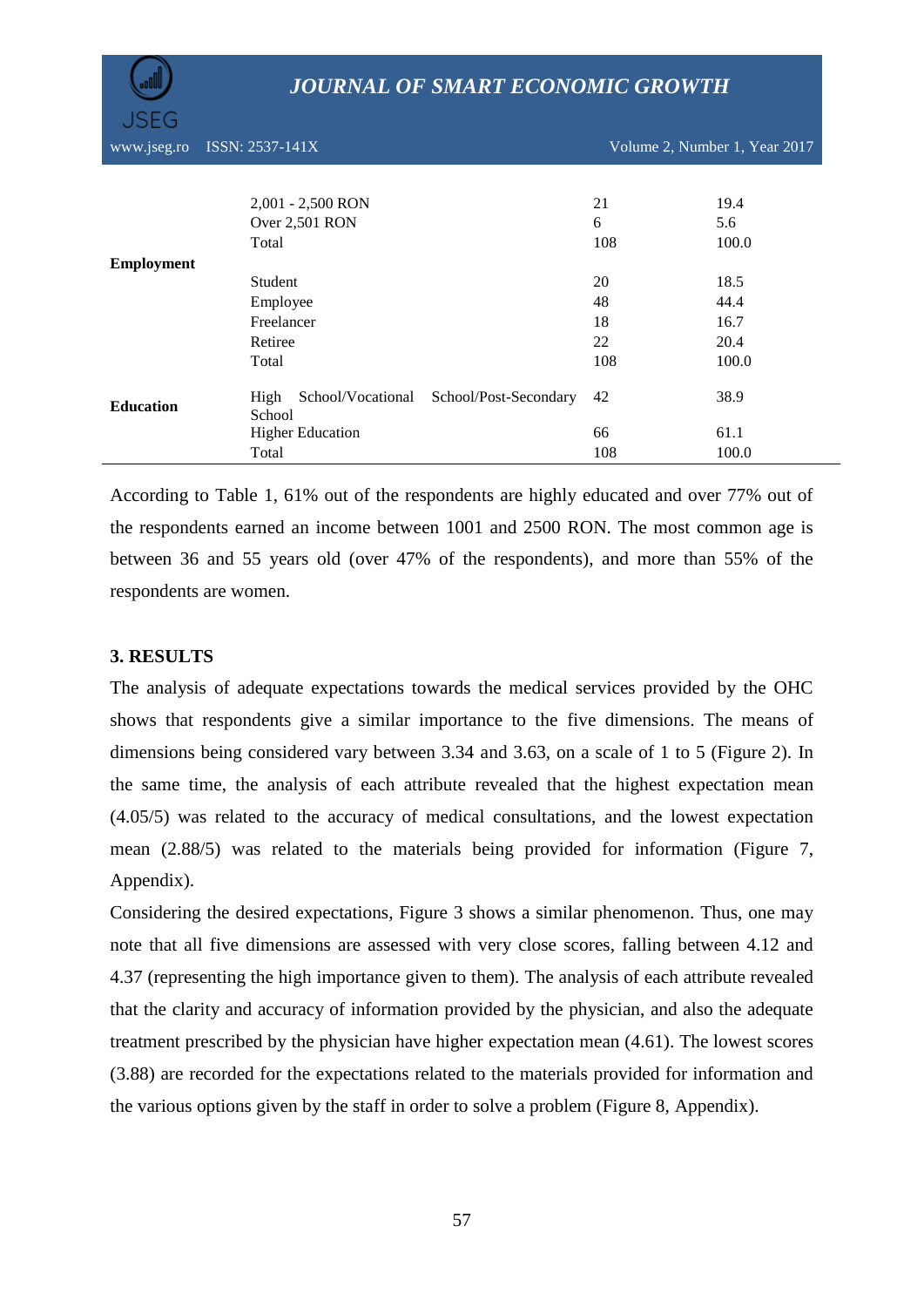

**Mean of desired expectations** for different dimensions







Regarding the respondents' perceptions, Figure 4 shows a distribution slightly different from the one in case of expectations. Respondents assessed the responsiveness with high scores (the mean value being of 4.75), while tangibility was assessed with the lowest score (a mean value of 4.22). The individual assessment of attributes reveals that customer's information in advance about appointment and staff's willingness to help customers represent the attributes with the highest scores (with a mean value of 4.88). In the same time, the respondents assessed the perception related to the modernity of equipment being used with the lowest scores, the mean value being of 4.0 (Figure 9, Appendix).



# **Mean of perceptions for different** dimensions

**Figure 4 - Mean of perceptions for different dimensions**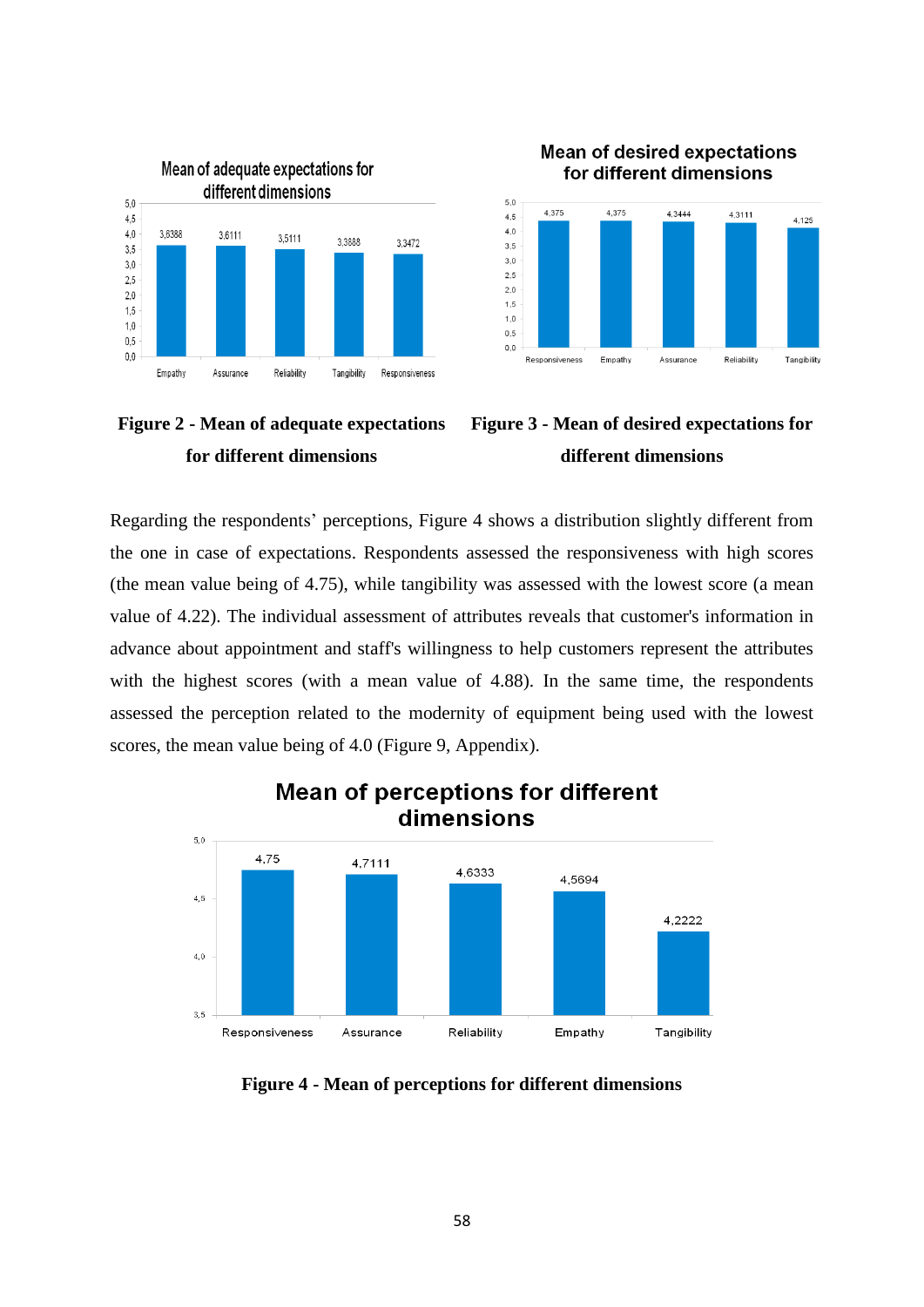

Consequently, one may assert that the level of perceptions is higher than the one of expectations. The quality of services provided by the OHC exceeds the level of expectations desired by the customers, as shown in Figure 5.



**Figure 5 - Adequate, desired expectations and perceptions**

# **3.1 The Zone of Tolerance**

The results in Table 2 show that the mean value of desired expectations is higher than the mean value of adequate expectations for all attributes. Moreover, one may note that, in case of all attributes, the mean value of perceived level of service quality was higher than the one of service adequacy (MSA). This means that the organic health center provides medical services that meet the respondents' expectations. Therefore, we may assert that respondents are satisfied with the center's services.

Subsequently, in order to assess respondents' level of satisfaction with the quality of services provided by the OHC, two indicators were calculated, respectively the measure of service superiority (MSS) and the measure of service adequacy (MSA). The MSA was computed as the difference between the mean of perceptions and the mean of adequate expectations of respondents. Table 2 shows that, in case of all attributes, the MSA scores were positive. This means that respondents' perceptions are higher than the adequate expectations, exceeding the minimum level of ZOT. Further, the MSS was computed as the difference between the mean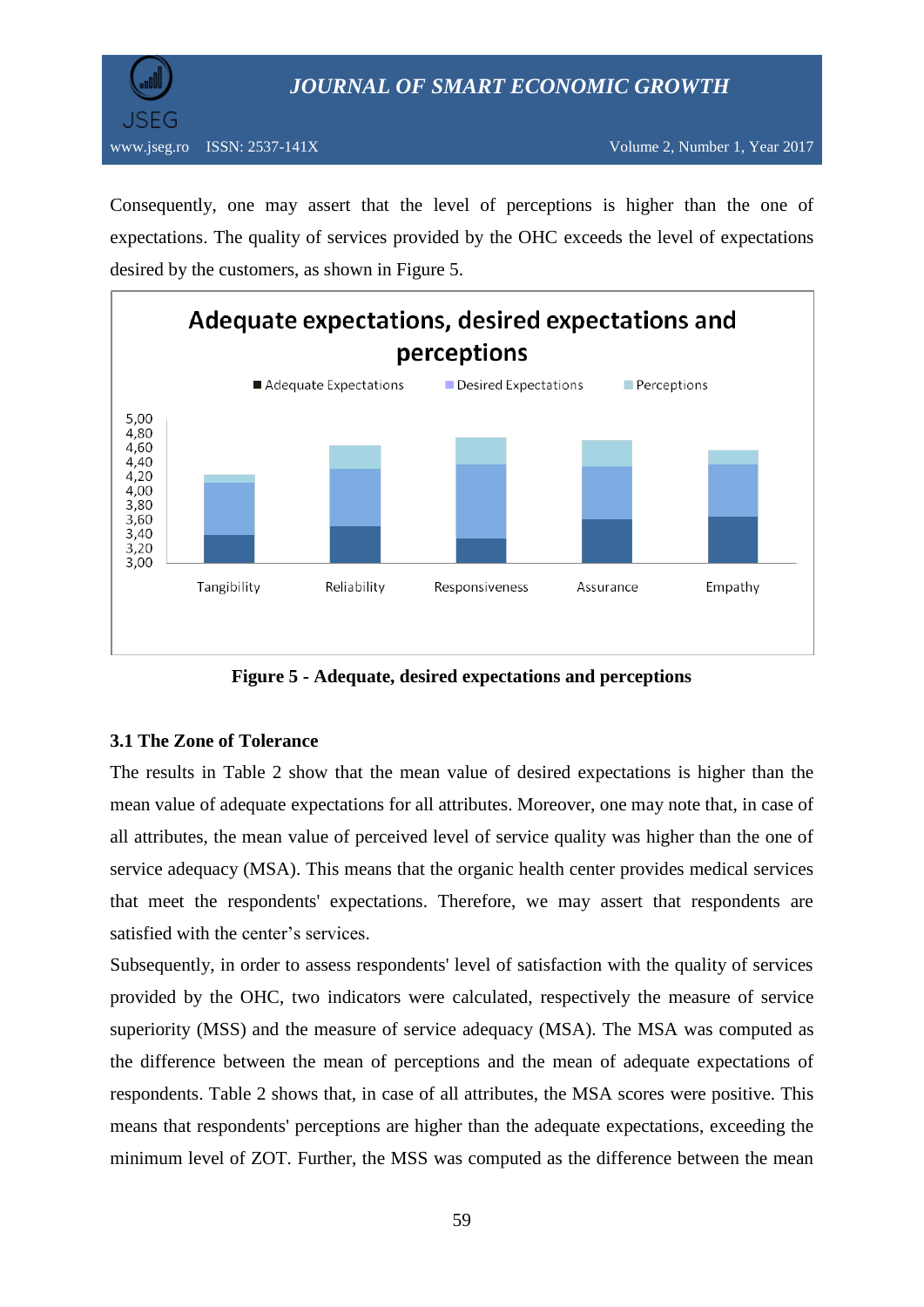

www.jseg.ro ISSN: 2537-141X Volume 2, Number 1, Year 2017

of perceptions and the mean of desired expectations of respondents. Table 2 shows that, in case of most of attributes, the MSS scores were positive. This means that respondents' perceptions of the quality attributes are higher than the desired expectations. Respondents are, consequently, delighted with the quality of services provided by the OHC. The only attributes that fail to satisfy this condition relate to the fact that *"the medical equipment is modern"* (which has a negative mean score of -0.22), and to the fact that *"the physician treats patient's problems appropriately"* (the mean score being equal to 0). Although the mean values of the two attributes do not exceed the desired expectations, they fall either within the level of desired expectations (in case of "*the physician treats patient's problems appropriately*" attribute) or below the level of desired expectations, but within the zone of tolerance. Hence, we may assert that, in case of all attributes defining the quality of services provided by the organic health center of the city of Brasov, respondents' perceptions fall above the minimum, adequate level of expectations. This means that, overall, respondents are satisfied, even delighted with the quality of services provided by the OHC.

The zone of tolerance provides additional information related to the level of service quality perceived by the respondents as compared to the adequate level, respectively the level desired for the services provided by the OHC. Thus, the results presented in Figure 6 show that the zone of tolerance is narrow, being less than 25% (Nadiri and Hussain, 2005). This means that the attributes defining the quality of services provided by the OHC are considered by respondents as being important. However, Figure 6 reveals the fact that respondents are delighted with the services provided by the OHC of Brasov, and this fact results from the very high values registered by the respondents' perceptions about most attributes (except for the item related to the fact that equipment should be upgraded), that are above the desired level.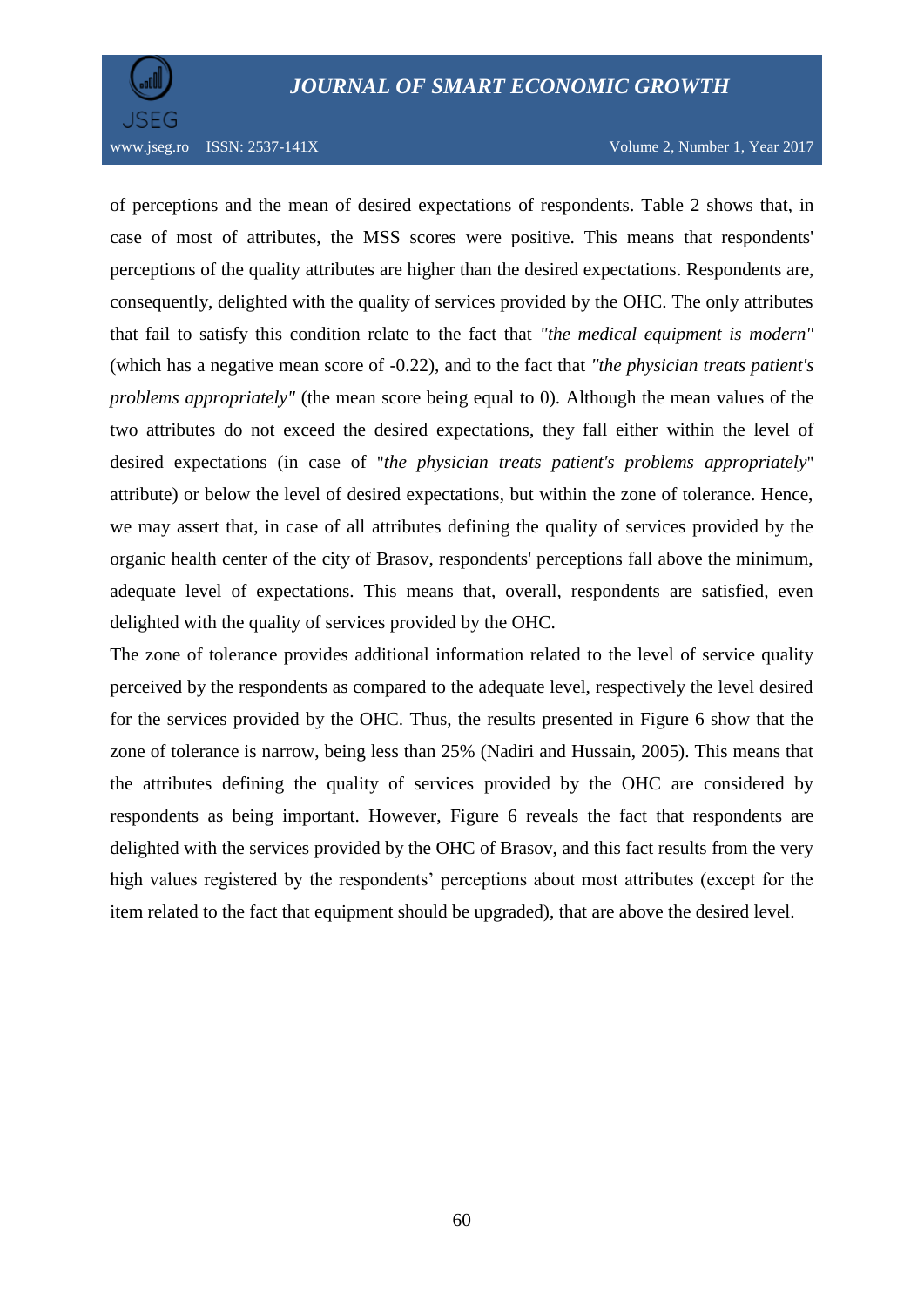| <b>Attributes</b>                                                                     | <b>Desired</b><br>expectations | <b>Adequate</b><br>expectations | <b>Perceptions</b> | <b>ZOT</b> | <b>MSA</b> | <b>MSS</b>     |
|---------------------------------------------------------------------------------------|--------------------------------|---------------------------------|--------------------|------------|------------|----------------|
| 1. The staff has an appropriate appearance                                            |                                | 3.22                            | 4.33               | 0.95       | 1.11       | 0.16           |
| 2. The staff is highly trained                                                        |                                | 3.78                            | 4.44               | 0.44       | 0.66       | 0.22           |
| 3. The materials provided for information are easy to understand                      |                                | 2.89                            | 4.11               | 1          | 1.22       | 0.22           |
| 4. The medical equipment is modern                                                    |                                | 3.67                            | 4.00               | 0.55       | 0.33       | $-0.22$        |
| 5. The customer is informed in advance by the nurse about the date of the appointment |                                | 3.28                            | 4.89               | 1.05       | 1.61       | 0.56           |
| 6. The physician abide by the appointments                                            |                                | 3.56                            | 4.50               | 0.72       | 0.94       | 0.22           |
| 7. There is confidence that the physician solves the customer's problem               |                                | 3.72                            | 4.44               | 0.56       | 0.72       | 0.16           |
| 8. The physician offers clear and accurate information about services                 |                                | 3.89                            | 4.78               | 0.72       | 0.89       | 0.17           |
| 9. The cost for the visit is the one included in the price list                       |                                | 3.11                            | 4.56               | 0.95       | 1.45       | 0.5            |
| 10. The staff proves willingness to help the customers                                |                                | 3.56                            | 4.89               | 0.83       | 1.33       | 0.5            |
| 11. The staff gives answers to all customers' questions                               |                                | 3.28                            | 4.72               | 1          | 1.44       | 0.44           |
| 12. The staff responds promptly to the customer requests                              |                                | 3.28                            | 4.78               | 1.11       | 1.5        | 0.39           |
| 13. The staff settles the problems promptly                                           |                                | 3.28                            | 4.61               | 1.16       | 1.33       | 0.17           |
| 14. The staff inspires confidence to customers                                        |                                | 3.28                            | 4.72               | 0.94       | 1.44       | 0.5            |
| 15. All customers' data and files are confidential                                    |                                | 3.78                            | 4.83               | 0.66       | 1.05       | 0.39           |
| 16. The customers trust in the accuracy of the medical consultation being provided    |                                | 4.06                            | 4.72               | 0.38       | 0.66       | 0.28           |
| 17. The staff proves competence in using the technology                               |                                | 3.78                            | 4.50               | 0.66       | 0.72       | 0.06           |
| 18. The staff provides customers with individualized care.                            |                                | 3.17                            | 4.78               | 1          | 1.61       | 0.61           |
| 19. The staff provides customers with several options in solving their problem        |                                | 3.22                            | 4.56               | 0.67       | 1.34       | 0.67           |
| 20. The communication with the physician is easy to understand for customers          |                                | 3.78                            | 4.56               | 0.72       | 0.78       | 0.06           |
| 21. The physician understands customers' specific problems                            |                                | 3.72                            | 4.56               | 0.78       | 0.84       | 0.06           |
| 22. The physician treats the patient's problems adequately                            |                                | 3.83                            | 4.61               | 0.78       | 0.78       | $\overline{0}$ |

**Table 2. Calculation of means of adequate, desired expectations, perceptions, scores of ZOT, MSA and MSS**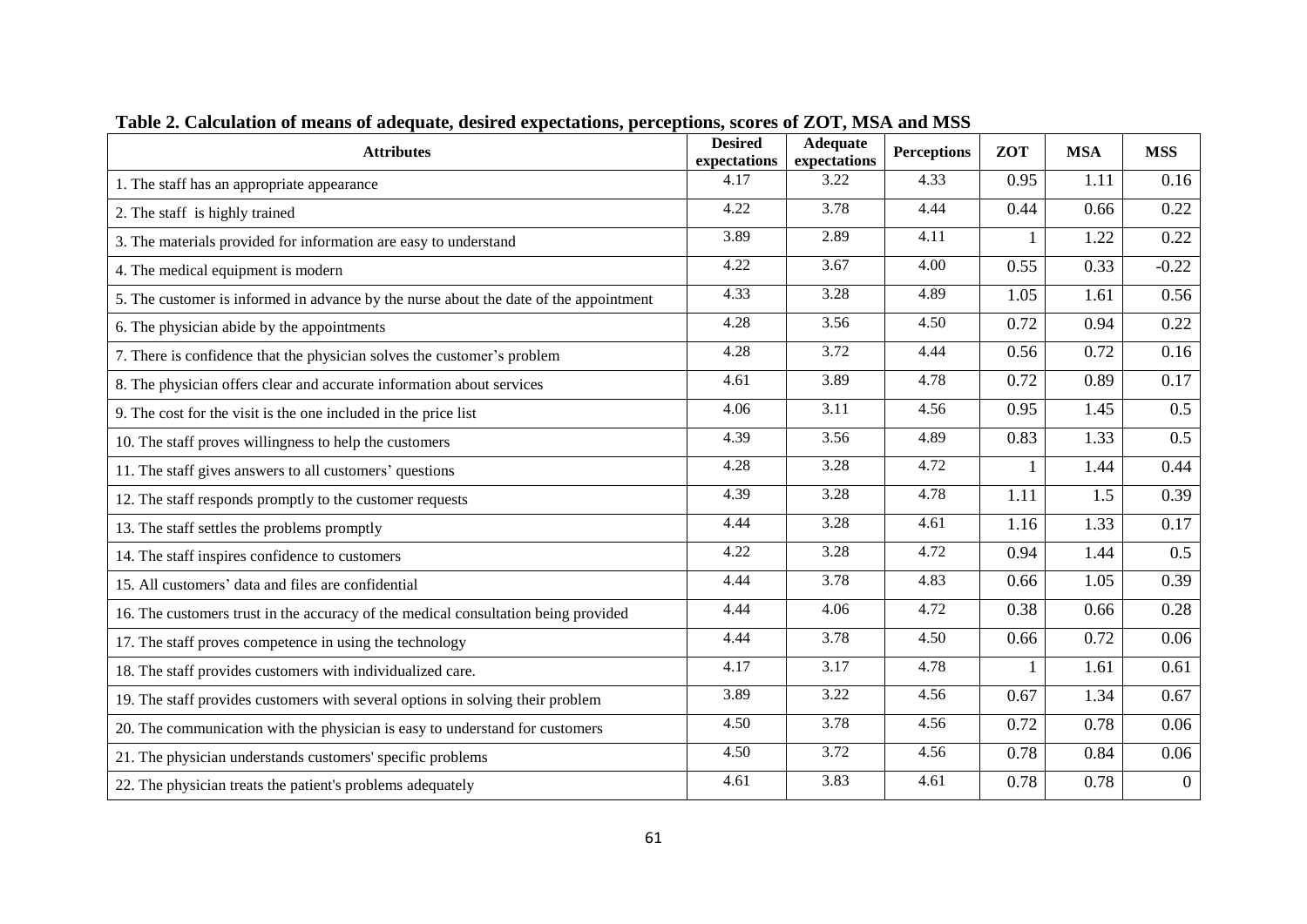

**Figure 6** – **The Zone of Tolerance**

#### **4. CONCLUSIONS**

The purpose of this research was to identify the zone of tolerance and measure the quality of services provided by an organic health center of Brasov, starting from the SERVQUAL instrument, by assessing the desired and adequate expectations, and also the perceptions of its customers. Moreover, the research was carried out in a less studied medical field, which is the alternative medicine. This research led to the development of a specific instrument called "MEDICALZOT".

The main purpose of this paper was to verify the level of adequate and desired expectations, and also the level of customer satisfaction with center's services. The indicators MSA, MSS and ZOT were measured in order to verify if services the center provides its clients with achieve an adequate or desired level. This observation is useful in order to determine the level of services quality received by the customers of the center. The results show that the center provides services that meet or even exceed both the level of adequate expectations, and the level of desired expectations. This result is somehow unexpected, as in other similar studies the perceptions fail to exceed the level of desired expectations. This may allow us to conclude that respondents are more than satisfied, simply delighted with the quality of services that are provided by the Center.

The gap analysis highlighted the fact that the level of perceptions is superior to the one of the desired expectations. This information is useful for the OHC's management, who can get the most out of the results of this study in order to identify a significant competitive advantage on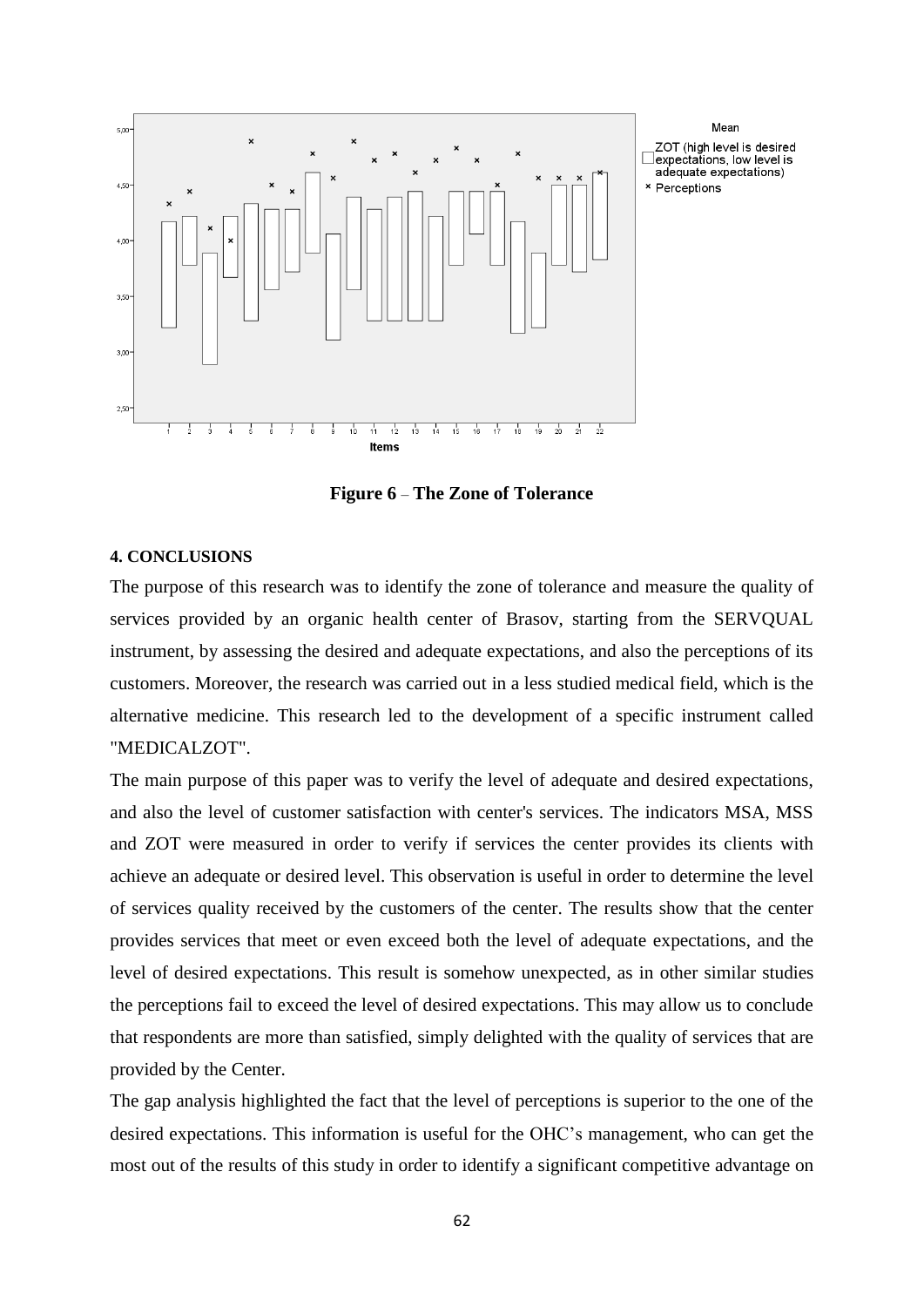

www.jseg.ro ISSN: 2537-141X Volume 2, Number 1, Year 2017

the market (to occupy a strong market position) based on the superior quality of the provided services. The center could use in its marketing policy the fact that its customers are delighted with the quality of medical services they are provided with in order to attract other segments of consumers as well, who currently opt for classic medical services. The gap analysis also pointed out the existence of a single negative score, related to the attribute concerning the medical equipment and it was noted that customers did not consider it modern. Therefore, fitting the Center with upgraded analysis and diagnosis equipment becomes mandatory.

Although the results may be useful to the Organic Health Center's management for the purpose of improving the quality of services and increasing its customer satisfaction, the research includes several limitations, especially related to the sample's lack of representativeness, to the fact that it was carried out among the active patients of the Center of Brasov only, respectively to the refuse or partial or inappropriate filling in of the questionnaires by the respondents. Consequently, future research should consider expanding the research to the level of all Center's national practices in order to get a clearer image of customer satisfaction and service quality perceived by its customers, and also the possibility to use the "MEDICALZOT" instrument in case of other types of medical units as well, that perform either in the allopathic medicine, or in the alternative one. Also, we propose the introduction into the questionnaire of several questions to extensively assess the satisfaction (for instance, by using the Kano method) and the intention to use again the Center's services and/or recommend them to the acquaintances (family, friends, colleagues etc.).

**CONFLICTS OF INTEREST AND PLAGIARISM:** The authors declare no conflict of interest and plagiarism.

## **REFERENCES**

- Babakus, E. & Mangold, W.G. (1992). Adapting the SERVQUAL scale to Hospital Services: An empirical investigation, *Health Services Research*, 26(6): 767-786.
- 2. Bădulescu, R. (2008). Metode de evaluare a calității serviciilor publice on-line. Cercetări practice şi teoretice. *Management Urban*, 3(8): 57-83.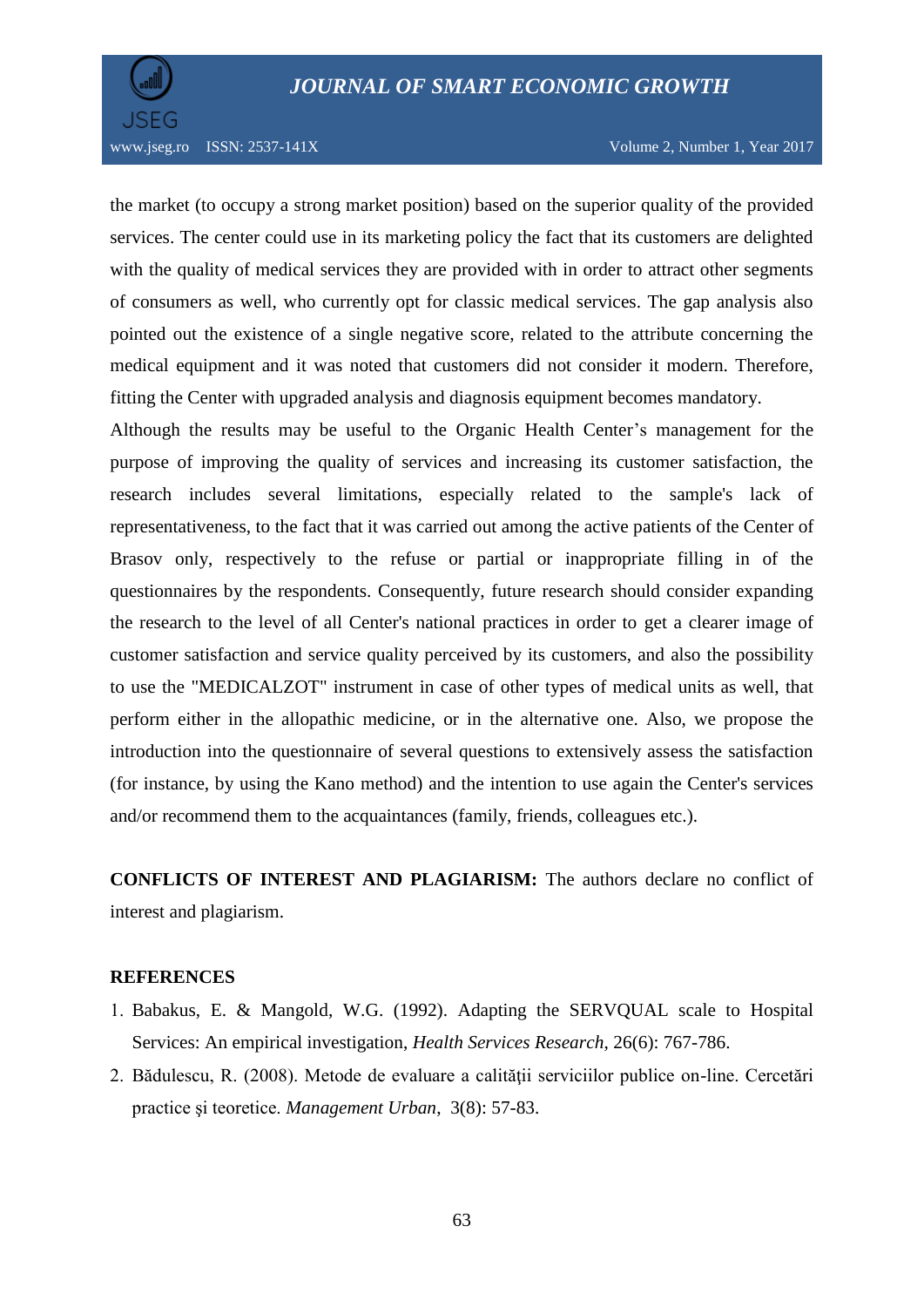

- Chakraborty, R. & Majumdar, A. (2011). Measuring Consumer Satisfaction In Health Care Sector: The Applicability of SERVQUAL. *Journal of Arts, Science & Commerce*, 2(1):  $149 - 160.$
- Chiu, C.F. (2013). *Customers' Zone of Tolerance toward Hotel Services*. Arizona State University.
- 5. Devlin, S.I. & Dong, H.K. (1994). Service Quality From Customers' Perspective. *Marketing Research*, 6(1): 5- 13.
- 6. Kulašin, D. & Fortuny-Santos, J. (2005). Review of the SERVOUAL concept. 4th Research/expert Conference with International Participation "Quality 2005".
- Mauri, A.G., Minazzi, R. & Muccio S. (2013). A Review of Literature on the Gaps Model on Service Quality: A 3-Decades Period: 1985–2013. *International Business Research*, 6(12): 134-144.
- Mărginean, M. (2012). Evaluarea calității în medicina familiei. Instrumentul EPA. *Revista Medic.ro*, 87(9): 34 – 40.
- Mărginean, M. (2014). Unde punem asistența medicală primară: în centrul sau la baza sistemului de sănătate? *Revista Medic.ro*, 97(1): 33 – 39.
- 10. Nadiri, H. & Hussain, K. (2005). Diagnosing the zone of tolerance for hotel services. *Managing Service Quality*, 15(3): 259 – 277.
- Oliver, R. (1981). Measurement and Evaluation of Satisfaction Process in Retail Settings. *Journal of Retailing*, 57: 25-48.
- Olshavsky, R.W. (1985). *Perceived Quality in Consumer Decision-making: An Integrated Theoretical Perspective*. Lexington, MA: DC Heath & Co.
- Parasuraman, A., Zeithaml, V.A. & Berry, L.L. (1985). A Conceptual Model of Service Quality and its Implications for Future Research. *Journal of Marketing*, 49: 41- 50.
- Parasuraman, A., Zeithaml, V.A. & Berry, L.L. (1988). SERVQUAL: Multiple-Item Scale for Measuring Consumer Perception of Service Quality. *Journal of Retailing*, 64(1): 12-40.
- Parasuraman, A., Berry, L.L. & Zeithaml, V.A. (1993). More on Improving Service Quality Measurement. *Journal of Retailing*, Spring: 141-147.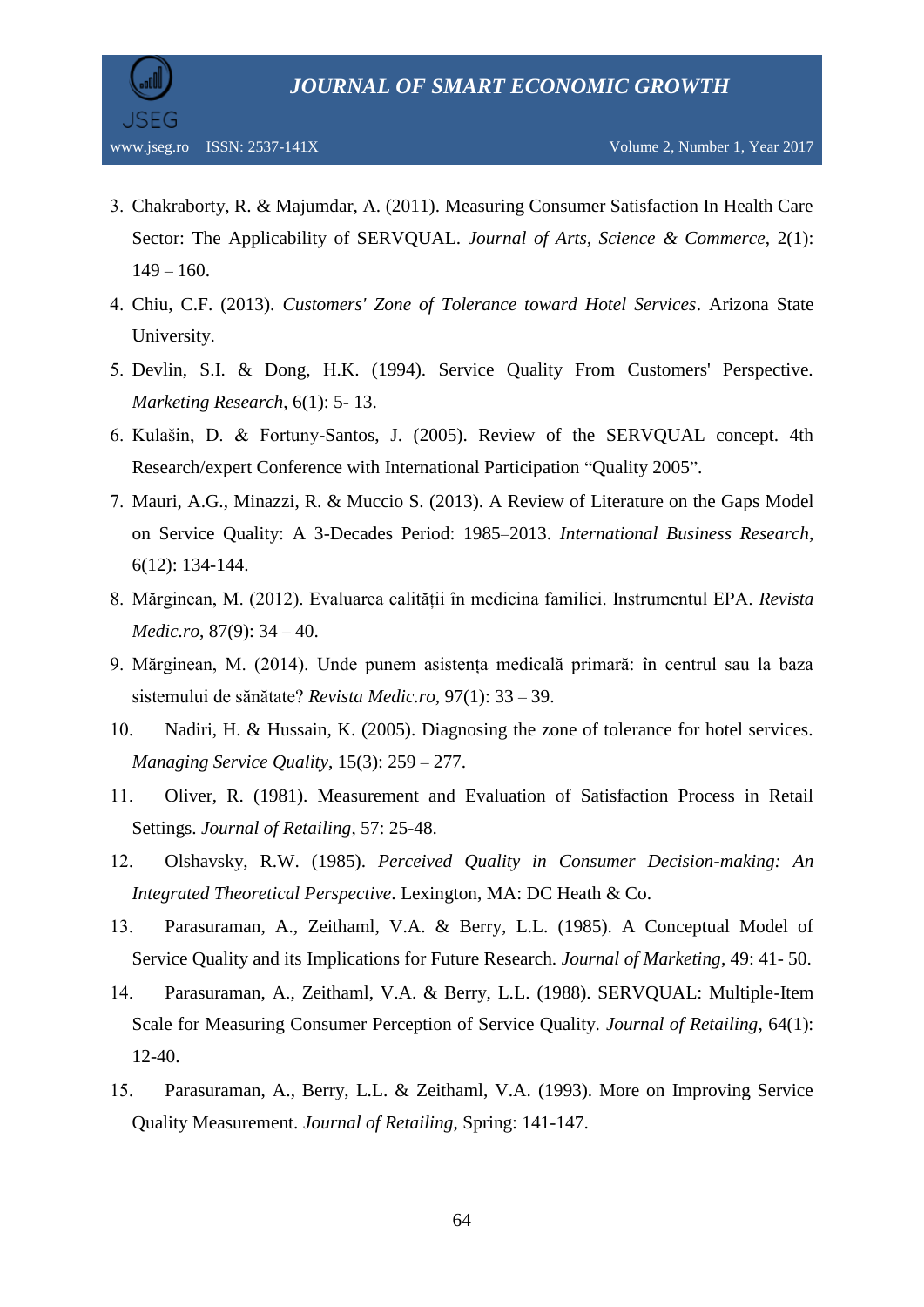

- Parasuraman, A., Zeithaml, V.A. & Berry, L.L. (1994). Reassessment of Expectations as a Comparison Standard on Measuring Service Quality: Implications for Further Research. *Journal of Marketing*, 58(1): 111-124.
- Peprah, A.A. & Atarah, B.A. (2014). Assessing Patient's Satisfaction Using Servqual Model: A Case of Sunyani Regional Hospital, Ghana. *International Journal of Business and Social Research*, 4(2): 133-143.
- Ramez, W. (2012). Patients' Perception of Health Care Quality, Satisfaction and Behavioral Intention: An Empirical Study in Bahrain. *International Journal of Business and Social Science*, 3(18): 131-141.
- Stanciu, M. (2013). Sistemul public de servicii medicale din România în context european. *Calitatea vieții*, 1: 47 – 80.
- Zeithaml, V.A. & Bitner, M.J. (2003). *Service marketing: Integrating customer focus across the firm* (3rd ed.). Boston, MA: McGraw-Hill/Irwin,
- Wisniewski, M. (2001). Using SERVQUAL to assess customer satisfaction with public sector services. *Managing Service Quality: An International Journal*, 11(6): 380 – 388.
- Health Consumer Powerhouse Euro Health Consumer Index Report 2015, Stockholm, 2016.
- [www.equip.dudal.com](http://www.equip.dudal.com/) (last accessed February 2016).
- [www.healthpowerhouse.com](http://www.healthpowerhouse.com/) (last accessed February2016).